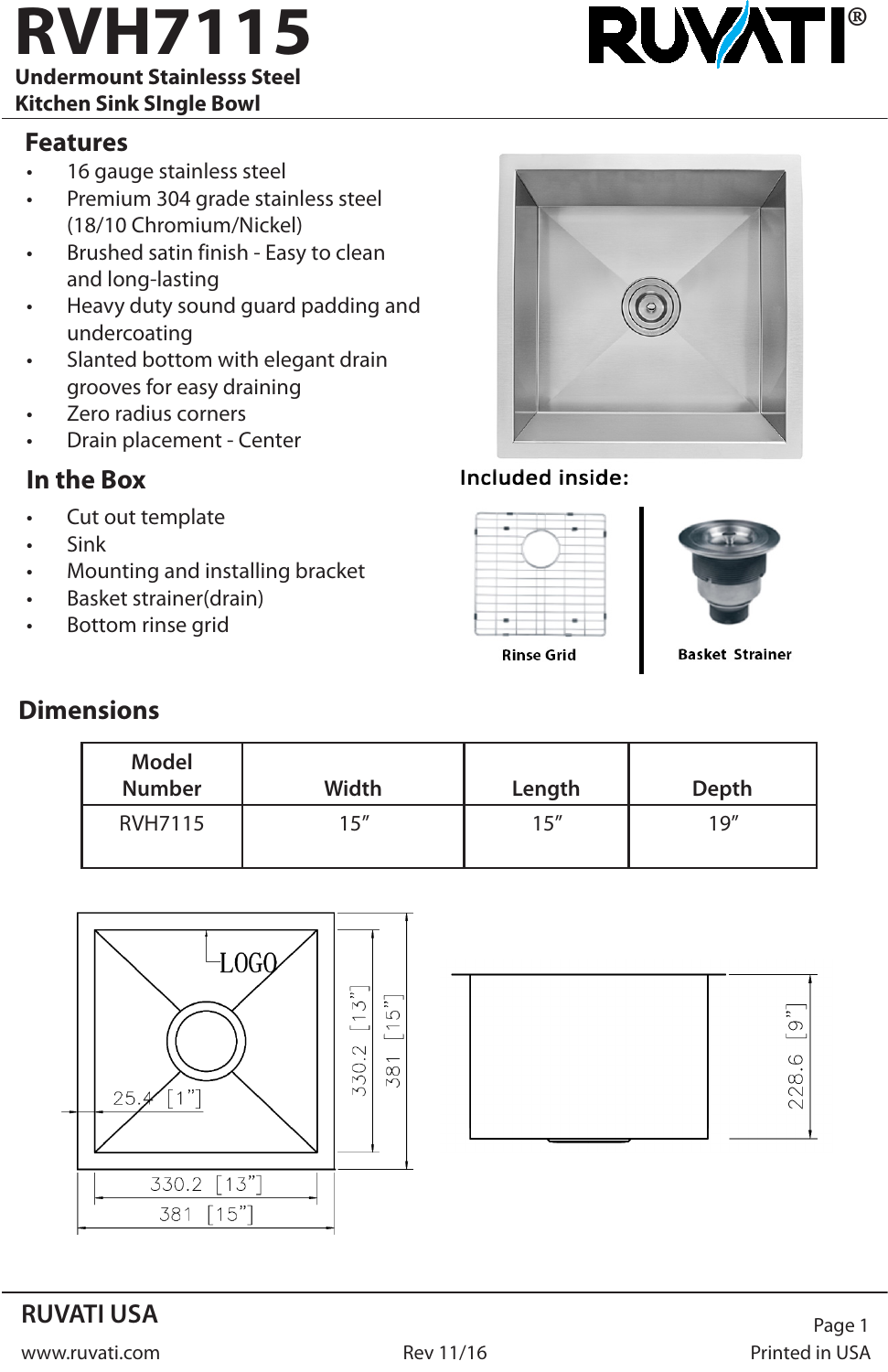

# **Attention Installer**

- 1. Read these instructions carefully before installation. Inspect sink for damages. Do not install if the sink is damaged.
- 2. Ruvati recommends that installation of undermount sinks be done by a professional installer.
- 3. Templates are only provided as a guide. Place template on sink to ensure the template will give you the proper cutout for the sink. Ruvati is not responsible for improper sink or countertop installation. Ruvati is not liable for any damages to sink or countertop or personal injury during installation.
- 4. The instructions in this guide are for installation on a wood countertop. For installation on granite, marble or cultured stone countertops ask your fabricator for proper installation instructions. Remind your fabricator to install the sink in a way that it can be removed in the future from the countertop if necessary.
- 5. Observe all local plumbing and building codes.

Alignment of sink to cutout is critical for a superior fit and finished look. Depending on your aesthetic preference, Ruvati sinks can be installed either with a 1/4" reveal, flush fit, or with a negative reveal. Decide on your prefence prior to installation.

## **1/4" Reveal**

The countertop edge sits approximately **1/4" back** from the edge of the sink and exposes the rim of the sink.



# **Flush Fit**

The countertop meets the edge of the sink, **fitting flush** with the sink bowl.



# **1/4" Overhang**

The countertop **extends 1/4"** over the edge of the sink on all sides.



# **RUVATI USA**

www.ruvati.com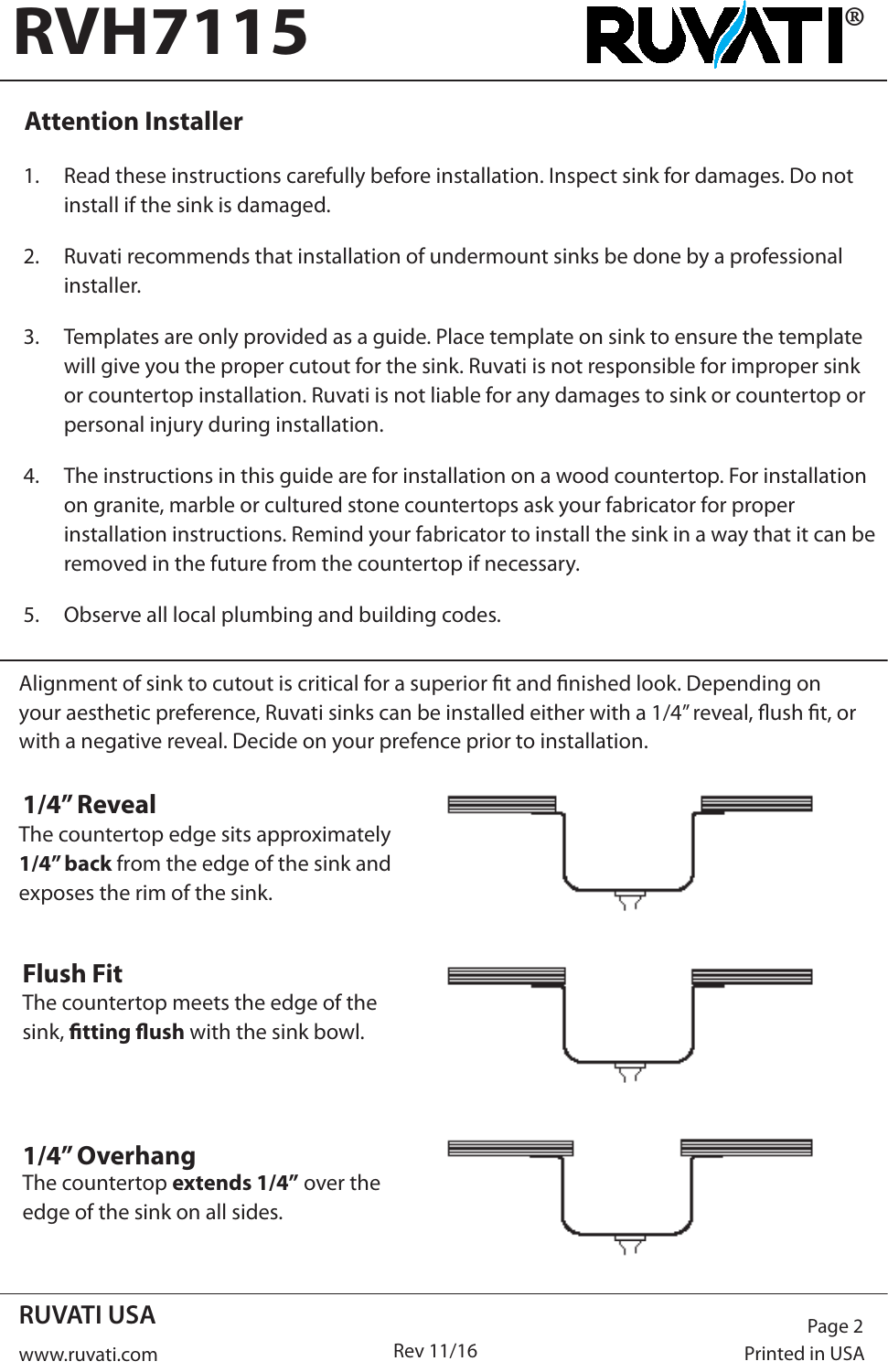

# **Installation**

NOTE: The following instructions are for wood countertops. For granite, marble or solid stone countertops, ask your fabricator for installation instructions.

- 1. Place template on countertop. Position it such that the sink will have proper clearance from cabinet.
- 2. Trace a line around the template. Determine what "reveal" you want your sink to have (see previous page) and based on that, adjust the line accordingly. Cut along the line.
- 3. Turn the countertop upside down, and mark evenly-spaced positions for the anchors for the mounting clip. We recommend 3 mounting clips for the sink sides 20" and longer, and 2 mounting clips for the shorter sides. Drill holes for the anchors (following the countertop manufacturer's instructions) as shown below. Use a drill bit with stop block to avoid drilling through the countertop. Secure anchors into the countertop

and fasten mounting clips loosely. NOTE: For granite, marble or solid stone countertops we recommend using lead anchors which are glued to the countertop.

- 4. Clean the underside of the countertop and the rim of the sink. Using a good quality silicone caulk, apply silicone caulk evenly around the rim of the sink.
- 5. Place sink over the countertop opening. Tighten the screws until mounting clips are snug against sink.
- 6. Check alignment of sink to countertop opening and move slightly if you have to.
- 7. Tighten down clips evenly without overtightening. Remove excess silicone.



# **INSTALLATION SHOWN IN ZERO REVEAL MOUNT**